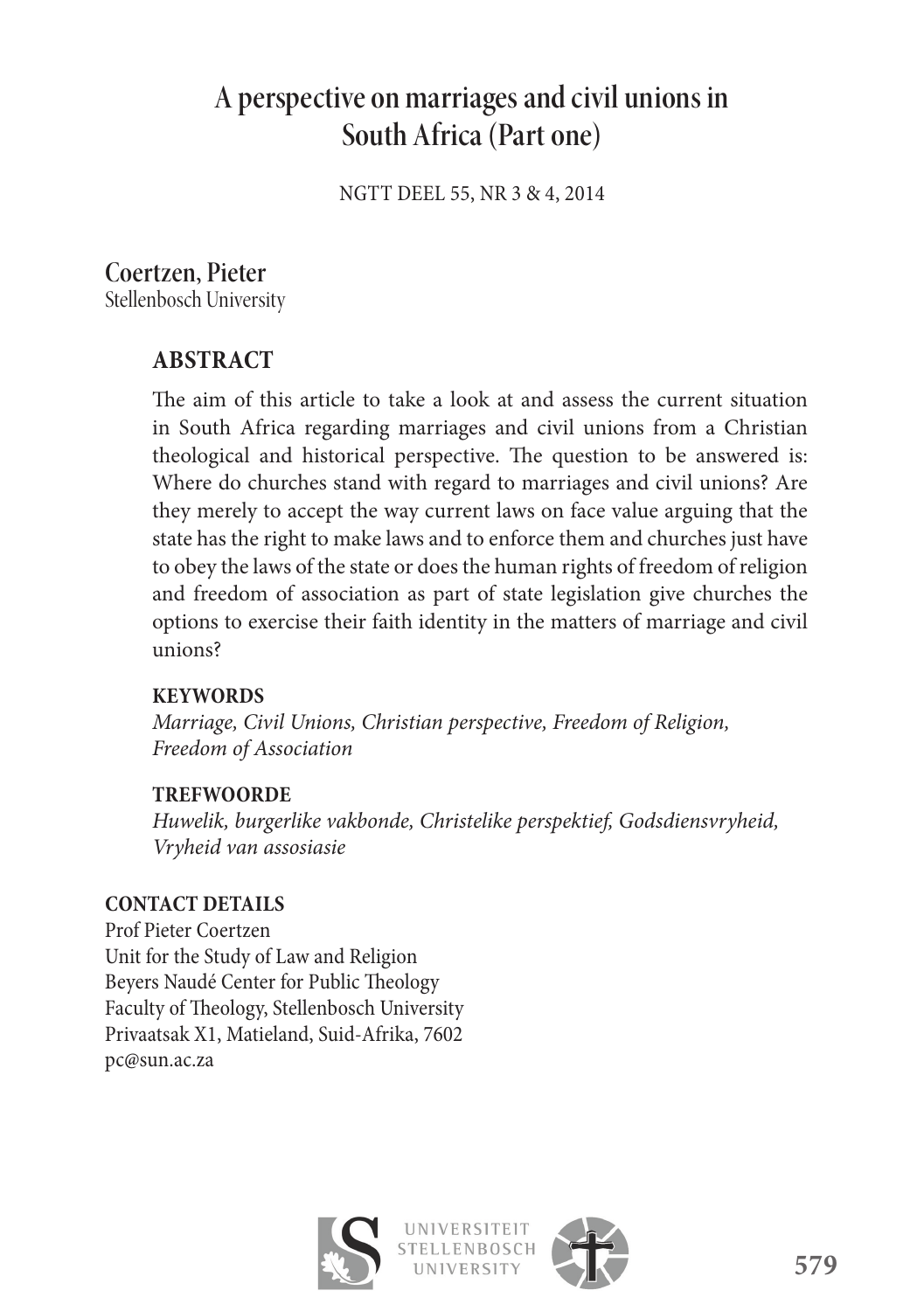### **PART 1: MARRIAGE**

#### **1.1 Introduction**

Relationships like marriage, civil unions and partnerships between people play a very important role in everyday life. It is important for the wellbeing of a society to set the boundaries in which the relationship between couples may or may not function. Laws are made to protect people in these relationships and to bring about assurances of care and safety for husbands, wives, partners and children who are part of or the result of the relationships between adults. The mentioned relationships are also very important for all religions. Religions often have very deep convictions about these matters. For some religions these relationships are important as part of their religious convictions and religious history and traditions; other religions see marriage as a sacrament and have strict rules and even religious courts to guard over them. Some religions allow polygamy while other religions have strict rules to keep marriage monogamous. In our day marriages are threatened by an increasingly high rate of divorce and also from people who just ignore and disregard marriage as an institution apart from many other societal influences that put marriages under pressure.

The aim of this article to take a look at and assess the current situation in South Africa regarding marriages and civil unions from a Christian theological and historical perspective. The question to be answered is: where do churches stand with regard to marriages and civil unions? Are they merely to accept the way current laws on face value arguing that the state has the right to make laws and to enforce them and churches just have to obey the laws of the state or does the human rights of freedom of religion and freedom of association as part of state legislation give churches the options to exercise their faith identity in the matters of marriage and civil unions.

#### **1.2 Marriage in the relationship between church and state**

An historical overview of the relationship between church and state with regard to marriage can be helpful to answer the above questions.

During the times of the Old Testament and for many centuries until this day marriage for Old Testament believers and Christian churches were not merely a civil contract between two people it was much more. For Old Testament believers and Christian churches marriage was instituted by God and in later times the marriage ceremony in a church was not merely a religious dedication or a prayer for the blessing of God, it was and is essentially a ministering of the Word of God, an intricate part of the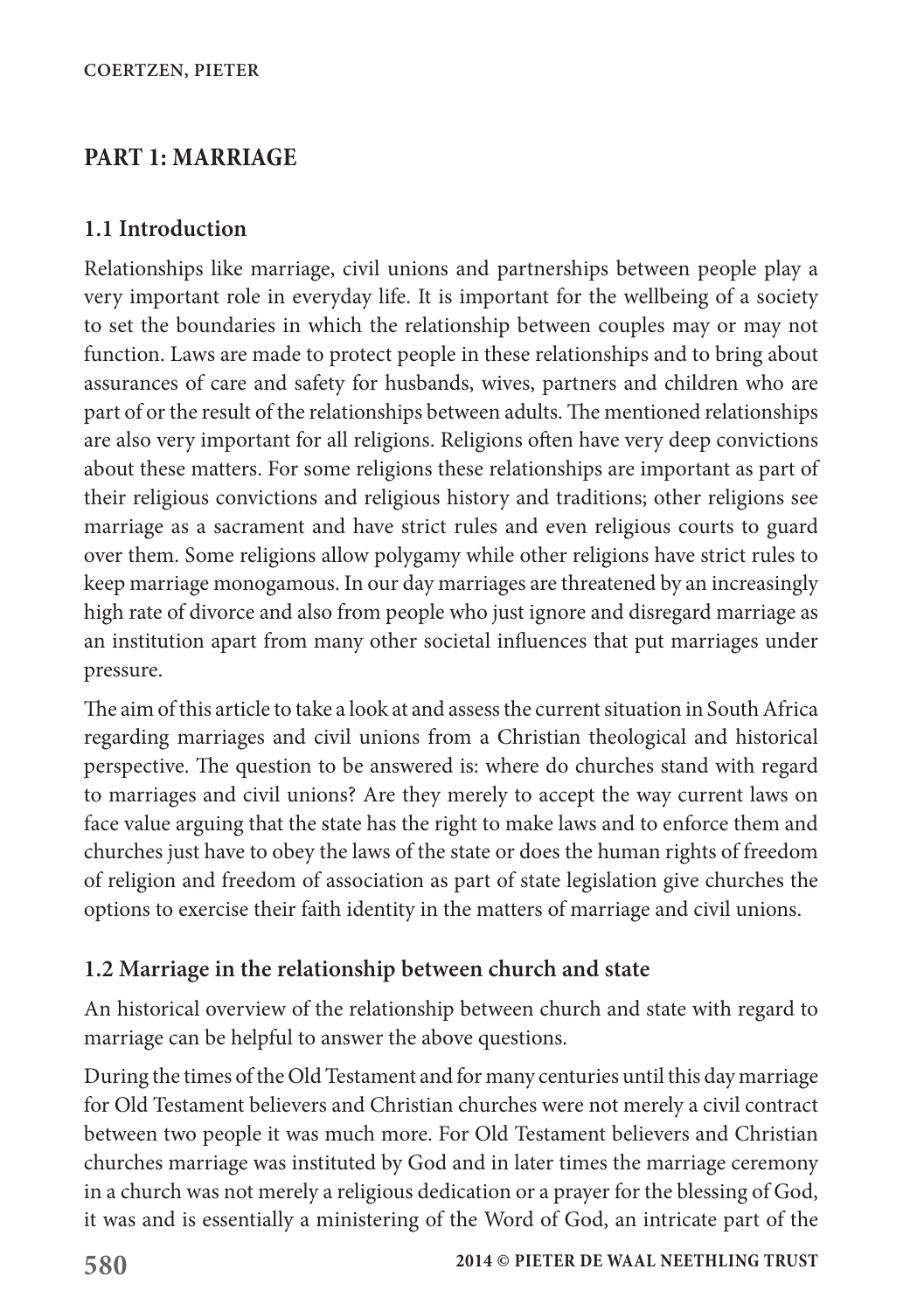covenant of grace. The apostle Paul describes the marriage between a man and a wife as a mystery and a mirror of the relationship between Christ and His church.

For this reason Christian churches have a great share and responsibility and also certain rights with regard to the marriage of its members. The church for instance has the right to determine where the marriage of its members be solemnized, who is allowed to have their marriage solemnized as a Christian marriage, who is allowed to solemnize a marriage and what are the general rules of the church that must be complied with.<sup>1</sup>

However not only the church but also the state authorities have a right, as well as a share and a responsibility towards the marriage of citizens. These rights and responsibilities of the state authorities developed gradually from a situation where mainly the husband and wife and their respective families were involved. When the Early Church came into being it accentuated the consent of the two parties and the engagement, which the church blessed. The marriage as such took place in the house of the bride's father while later in the evening the bride was received in the house of the bridegroom. For the rest the church complied with the rules of Roman law. This gradually lead to a situation where the church came more and more under the authority of emperors and their laws, also the marriage laws, that they made. This system of the relationship between church and state became to be known as system of Caesero-Papism, also called Constantianism or Erastianism by some.

After 313 AD when the Christian church was first recognised by the state authorities in the Edict of Milan as a tolerated religion of equal status with other religions, Christian marriages were still conducted in the houses of Christians but was solemnized in the church and sealed through the Holy Communion. It was only at the synod of Laodicea (363 AD) that the solemnisation of marriages in houses was no longer allowed. In 380 Emperor Theodosius proclaimed the Christian Church to be the State Church of the Empire. This development brought about fundamental changes also with regard to Christian marriages. "Being a Christian became the norm, and more or less identical with being a citizen. The "Church" and "the people" became the same thing."2

This situation again changed fundamentally in the eleventh century with the socalled Papal Revolution. As Pope Gregory VII, Hildebrand "proclaimed the legal supremacy of the pope over all Christians and the legal supremacy of the clergy,

<sup>1</sup> Bouwman, H. 1970, Gereformeerd Kerkrecht. Het Recht der Kerken in de Practijk deel II. J.H. Kok N.V., Kampen, tweede Onveranderde Druk,p 519.

<sup>2</sup> Blei, Karel, 2002, Freedom of Religion and Belief: Europe's Story. Royal Van Gorcum, Assen, The Netherlands. p 25.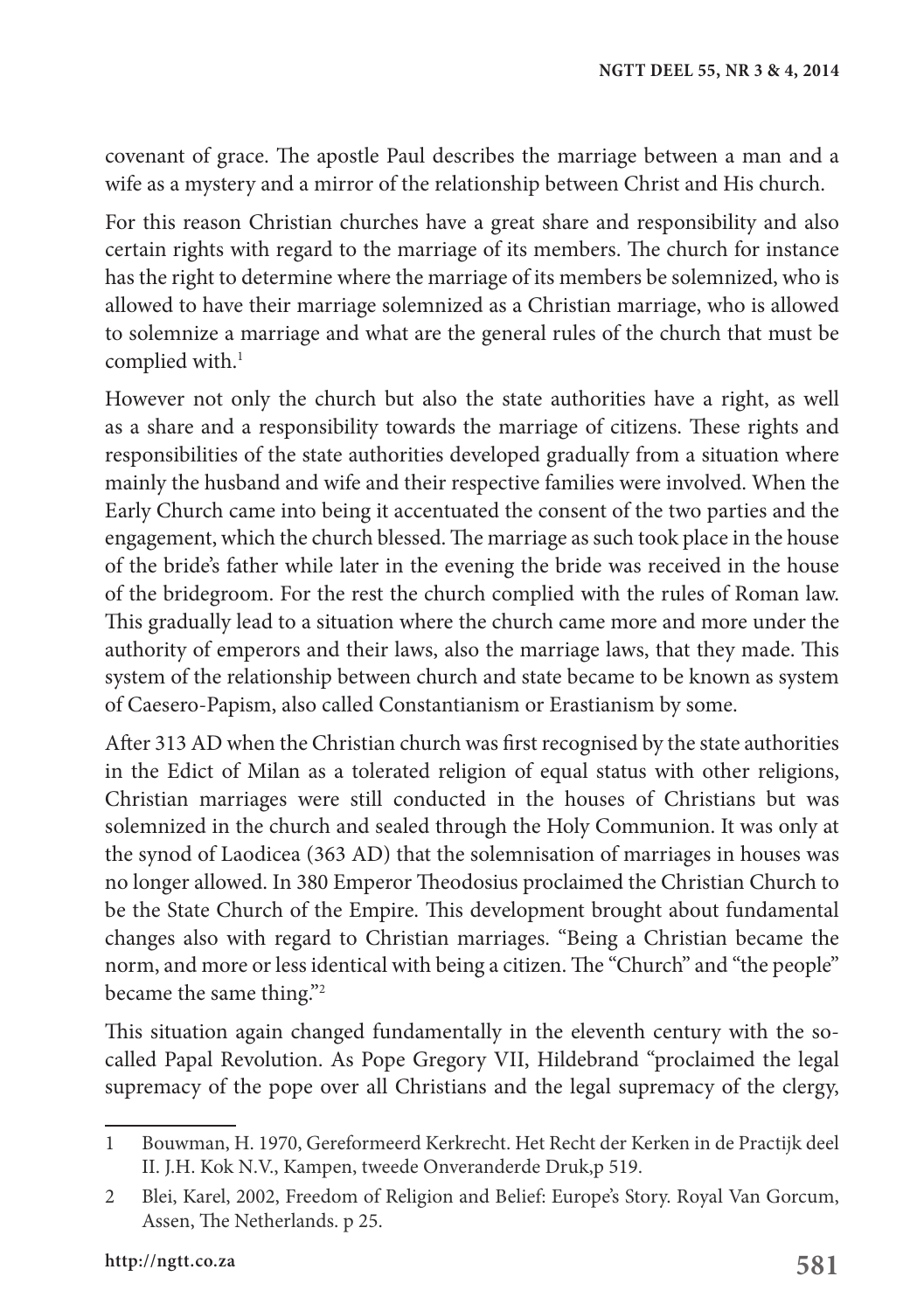under the pope, over all secular authorities." He also "proclaimed that all bishops were to be appointed by the pope only and were to subordinate ultimately to him and not to secular authority." Once again this development had a tremendous influence on marriage. Marriage now became a sacrament, over which the church ruled. The pope and in him the church now had absolute power in a way which can be called theocratic – religion or a church dictates the rules for individuals and society. It was this absolute power of the pope that lead to the Reformation of the sixteenth century.

The Calvinistic Reformation reacted to the theocratic rule of the Roman Catholic Church by proclaiming that Jesus Christ was the only Head of the Church,<sup>3</sup> a position that He did not share with the pope, and that He ruled His Church through His Word and the Spiritual order set out in his Word.<sup>4</sup> However with regard to the relationship between the church and the state the Reformation did not bring forward new insights. By proclaiming in article 36 of the Belgic Confession that it was the task of the authorities not only to care and watch over the public domain but to also uphold the sacred ministry, "with a view to removing and destroying all idolatry and false worship of the Antichrist; to promote the kingdom of Jesus Christ; and to furthering the preaching of the gospel everywhere, to the end that God may be honoured and served by everyone, as he requires in his Word."5 This was in fact a return to the Caesaro-Papism of the early church of the fourth century. Only now, in some countries as for example, in England, after Henry VIII became the head of the Anglican Church, and in the Netherlands and later on in its colonies like South Africa, the expression "Being a Christian became the norm, and more or less identical with being a citizen<sup>n6</sup> was traded for: "being a Reformed or an Anglican Christian became the norm, and more or less identical with being a citizen." While the reformation brought about wonderful true insights regarding the salvation of man and the church, it was not the same for the relationship between church and state.

<sup>3</sup> The Belgic Confession,art 31, in: This We Believe, Thus We Confess. The Doctrinal Standards of the Dutch Reformed Church. Published by: DRC Synod of Central Africa, Harare, Zimbabwe, 2nd Print, Cava, October 2000.

<sup>4</sup> The Belgic Confession,art 30, in: This We Believe, Thus We Confess. The Doctrinal Standards of the Dutch Reformed Church. Published by: DRC Synod of Central Africa, Harare, Zimbabwe, 2nd Print, Cava, October 2000.

<sup>5</sup> The Belgic Confession,art 36, in: This We Believe, Thus We Confess. The Doctrinal Standards of the Dutch Reformed Church. Published by: DRC Synod of Central Africa, Harare, Zimbabwe, 2nd Print, Cava, October 2000.

<sup>6</sup> Blei, Karel, 2002, Freedom of Religion and Belief: Europe's Story. Royal Van Gorcum, Assen, The Netherlands. p 25.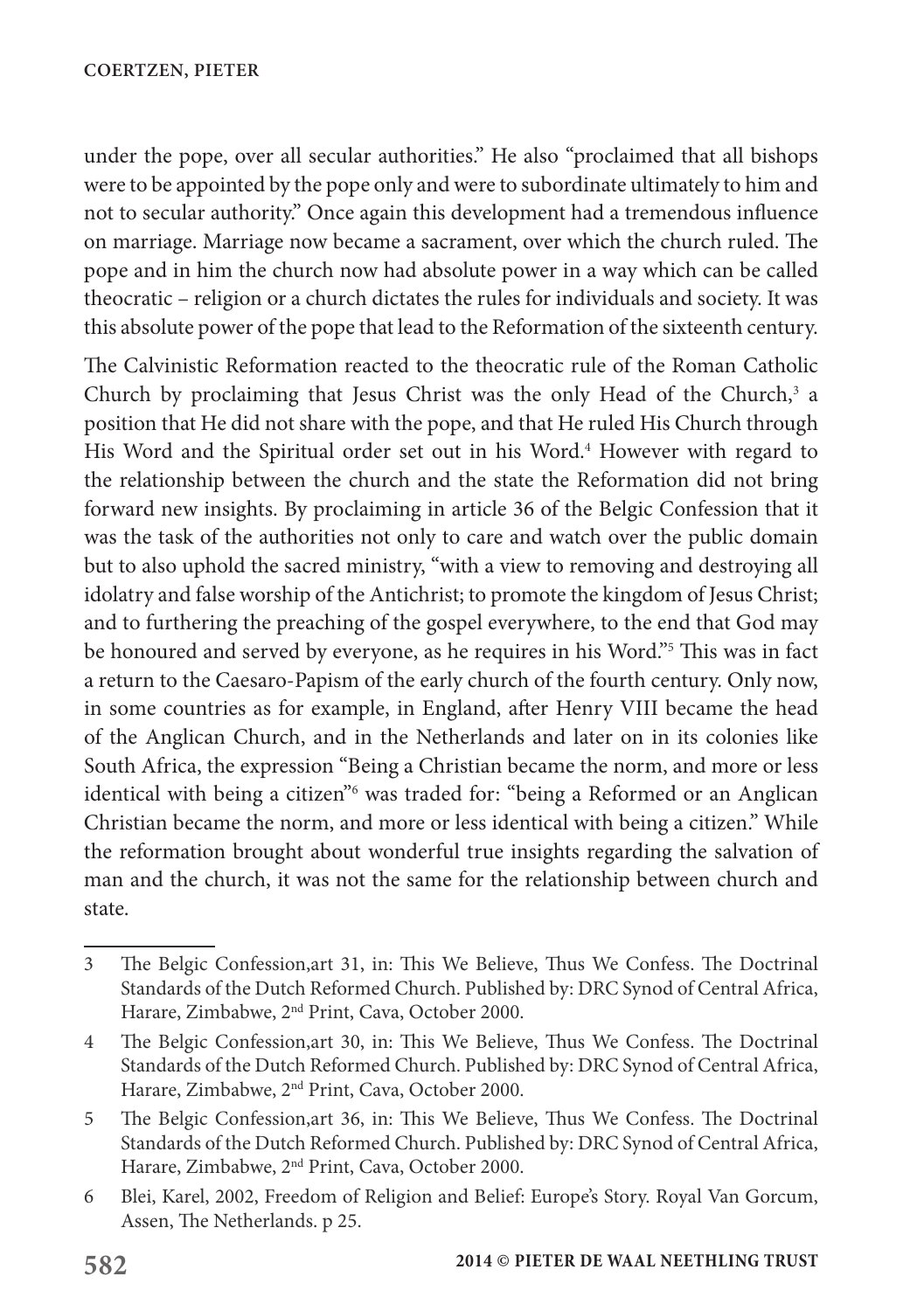The Netherlands had been under the Spanish imperial rule until about the middle of the sixteenth century. This meant that the country was also subject to the canon law of marriage as administered by the Bishop of Utrecht. By 1581 the seven northern provinces, which forms the Netherlands of today, turned to the reformed cause. In terms of article 36 of the Belgic Confession this meant that civil authorities assumed jurisdiction over a host of matters that were previously governed by church courts including marriage. "New legislation and learned law on marriage drew upon a variety of Catholic canon law and Genevan civil law prototypes."7 Where Calvin had insisted that marriage certificates be issued by the magistrates but that the wedding itself is celebrated in a church, "Dutch Calvinists accorded equal authority to both church and state to certify and solemnize the marriage, leaving the choice of forum to the parties."8 On 1 April 1580 the Political Ordinance of the States of Holland prescribed on pain of nullity, the publication of banns and the solemnization marriage by a minister of the Church or a magistrate in the presence of no fewer than two witnesses.<sup>9</sup> Here again we see the co-operation of Church and State and how the state in fact upheld the Reformed Christian religion.

In article 70 of the Church Order of Dordt (1618-1619) the Reformed Churches of the Netherlands declared that with regard to marriages there were different uses in sway in the Netherlands and until it was possible to get conformity the churches could stay with the use which they were following until such time that the high authorities, on request of the churches, had made a general ordinance with the advice of the churches.10 It is apparent that both the church and the state had a role to play with regard to marriage. The churches were willing to leave the drafting of marriage ordinances in the hands of the civil authorities on condition that they had the right to give advice. In reality it developed into a situation that the civil authorities made the marriage laws and the churches submitted to it.<sup>11</sup>

In 1652 the Dutch East Indian Company, under a Charter of the Estates General in the Netherlands, started a refreshment post at the Cape of Good Hope. Under

<sup>7</sup> Witte, John Jr, 1997. From Sacrament to Contract. Marrige, Religion, and Law in the Western Tradition. Westminster John Knox Press, Louisville, Kentucky. p 127-128.j

<sup>8</sup> Witte, John Jr, 1997. From Sacrament to Contract. Marrige, Religion, and Law in the Western Tradition. Westminster John Knox Press, Louisville, Kentucky. p 129

<sup>9</sup> Sinclair, June D, 1996. The Law of Marriage Vol 1. Juta & Co, LTD. p 191.

<sup>10</sup> Kerken-Orde van De Synode Nationaal 1618 en 1619, artikel 70. In: Pont, A.D., 1981. Die historiese agtergronde van ons Kerklike Reg, Deel 1. HAUM, Pretoria Kaapstad.

<sup>11</sup> Nauta, D.,1971. Verklaring van de Kerkorde van de Gereformeerde Kerken in Nederland. J.H. Kok, Kampen. P 303.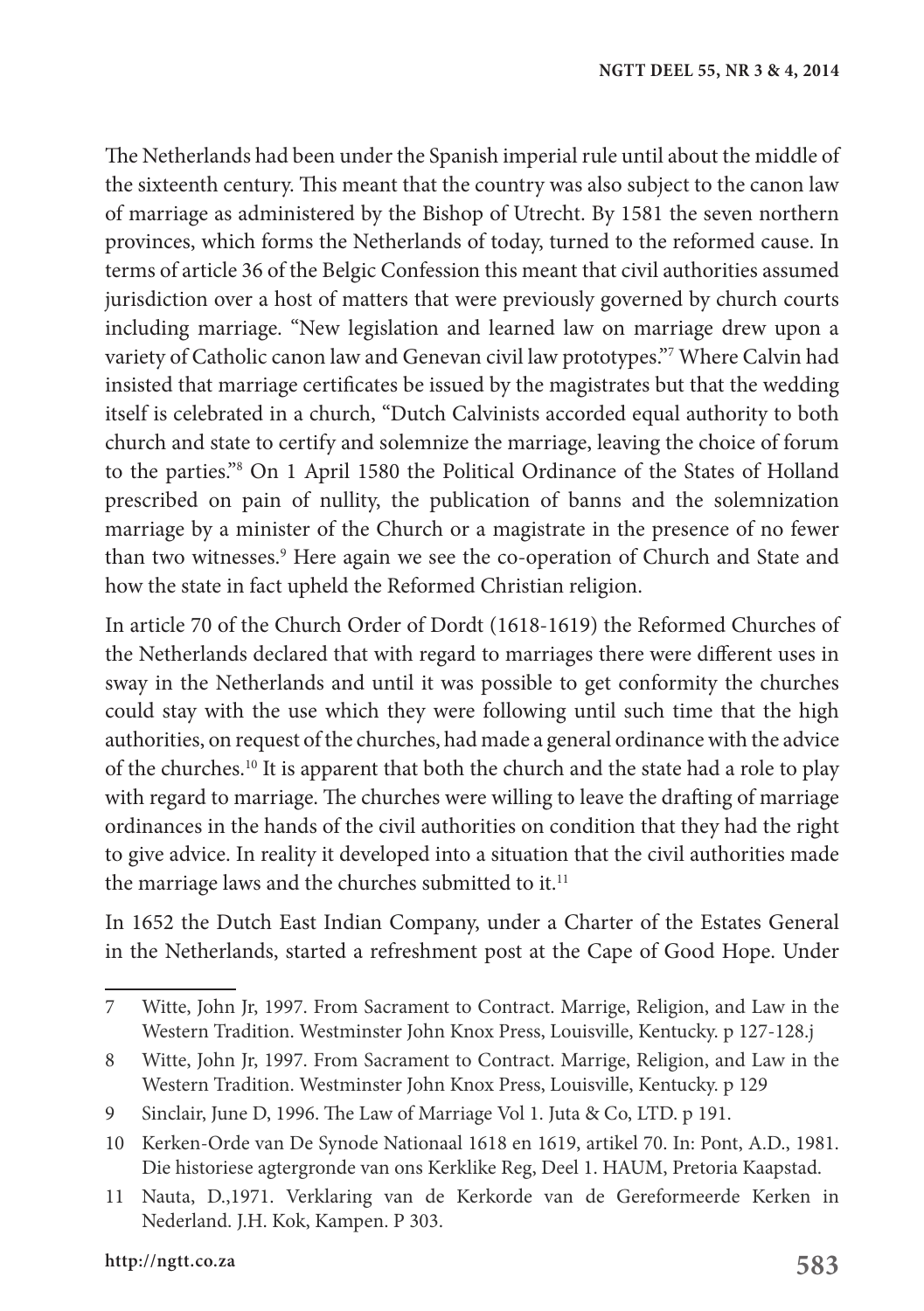the Charter the Company held the power of government, also with regard to the Reformed religion at the Cape. At that time the Reformed religion was the only religion that was allowed at the Cape. The rules and uses regarding marriage were aligned to the legal and moral codes of the Netherlands.

In 1801 a new political order under Commissioner De Mist took shape in the Cape, the so-called Batavian rule under the Batavian Republic in the Netherlands. On 20 September 1804 a new Marriage Ordinance was proclaimed. De Mist determined in the Ordinance that marriage was merely a civil matter and that a minister or the church need not be involved in the concluding of a marriage. But soon after the British took over the Cape in 1806, Governor Sir David Baird issued a Proclamation on 26 April 1806 in which he revoked the Church Ordinance of De Mist and proclaimed that since in all civilised countries, where the Christian Religion was confessed and kept, the marriage ceremony was rightly seen as a holy institution which relates to the ground principles of the (Christian) religion and not as the Ordinance of De Mist would suggest as a mere civil covenant. He therefor proclaimed that an ordained minister belonging to the colony must conduct in future all marriage ceremonies.<sup>12</sup>

What happened in reality was that the state retained its power of authority over the Church in a caesero-papist or erastian way. This comes very clearly to the fore in Ordinance no 7 of 1843 through which the church was obliged to send its own decisions to the authorities "to receive the sanction of secular authority.13

This situation of co-operation between church and state but at the same time the state keeping its authority over the church continued for many decades up until 1996.

In October 1962 the five Dutch Reformed Churches from the provinces of the Cape, Natal, the Orange Free State, Transvaal and South West Africa met in Cape Town to constitute the new General Synod of the Dutch Reformed Church.14 At this synod

<sup>12</sup> Baird, David, Gen Majoor, Proclamatie 26 April 1806, Kaapsche Stads Courant, Deel 1, No 15, 26 April 1806. In:Dreyer, A. 1936. Boustowwe vir die Nederduitse Gereformeerde Kerke in Suid-Afrika Deel 111 1804 – 18036. Uitgegee deur die Jaarboekkommissie van die Raad van die Nederduits-Gereformeerde Kerke in Suid-Afrika 1936. p 357-358.

<sup>13</sup> Kleynhans,E.P.J.,1973. Die kerkregtelike Ontwikkeling van die Nederduitse Gereformeerde Kerk in Suid-Afrika 1795-1962, 'n Kerkhistories-Kerkregtelike Studie. Proefskrif goedgekeur vir die graag Doktor in die teologie aan die Universiteit van Stellenbosch met prof.dr. T.N. Hanekom as promotor, November 1973, p 80.

<sup>14</sup> Agenda van die Eerste Vergadering van die hoogeerwaarde Sinode van die Nederduitse Gereformeerde Kerk van Suid-Afrika gehou in Kaapstad op 11 Oktober 1962 en volgende dae. p 5-13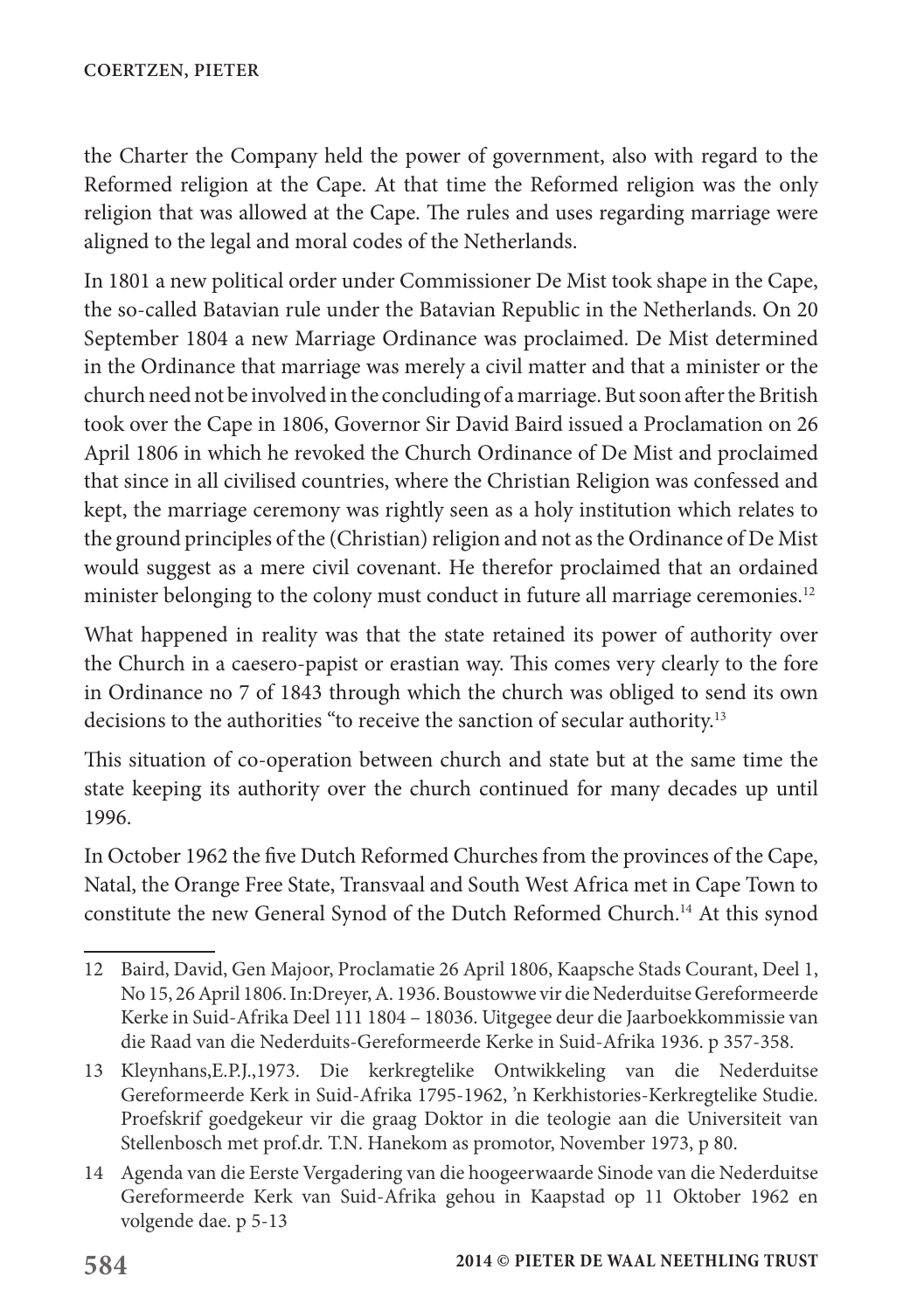the first ever Church Order for the whole Dutch Reformed Church<sup>15</sup> was approved. Not a single word about marriage, the role of the church in the solemnization of marriages, where it had to be solemnized and what the role of ministers of religion are, is mentioned in the Church Order. In the Book of Liturgical Formulas of the Dutch Reformed Church also published in 1962 there is a Formula for the solemnization of marriages in which it is stated that marriage was instituted by God. The minister of religion who conducts the marriage is at the same time also a state official registered to officiate on behalf of the state at the solemnization of marriages and to declare when a couple is legally married.<sup>16</sup> In the Liturgical Handbook of 1988, the role of the minister as a State official is even more clearly stated when he/she pronounces "I hereby declare that AB and CD are legally married. Give each other the rings as a symbol of your love and unity as man and wife."17 Before the same General Synod of 1962 there also served a report on divorce and remarriage. In the light of this report the Church laid down certain guidelines like: the authorities are servants of God and are bound by the ordinances of God, also those for marriage. They are therefore compelled to take the ordinances of God into account as much as possible in any legislation they make.18 In 1962 the Church also rejected malicious desertion as ground for divorce and claimed the right for its ministers to refuse to solemnize a marriage of divorcees if it goes against their conscience.<sup>19</sup>

In the meantime between 1962 and 1996 a lot of further changes were made in marriage legislation in South Africa. Already in 1953 a first dent was made in the husband's marital power in that sale of a woman's immovable property by her husband were no longer allowed. Women were also allowed control over their own earnings and to open bank accounts unassisted; 1970: the marriage age for girls decreased to 15 years and the requirement for bans and marriage licences were

17 Handboek vir die Erediens van die Nederduitse Gereformeerde Kerk. NG Kerk-UItgewers, 1988. P106

<sup>15</sup> Kerkorde van die Ned. Geref. Kerk van SA. In:Handelinge van die Eerste Vergadering van die Algemene Sinode van die Nederduitse Gereformeerde Kerk. Gehou in Kaapstad op Donderdag , 11Oktober en volgende dae. 1962, p 38-51.

<sup>16</sup> Formulierboek van die Nederduitse Gereformeerde Kerk van Suid-Afrika 1962. NG Kerk Uitgewers, Kaapstad, Pretoria. p 52-60.

<sup>18</sup> Handelinge van die Eerste Vergadering van die Algemene Sinode van die Nederduitse Gereformeerde Kerk gehou in Kaapstad op Donderdag 11 Oktober 1962 en volgende dae. p. 100 en 101

<sup>19</sup> Handelinge van die Eerste Vergadering van die Algemene Sinode van die Nederduitse Gereformeerde Kerk gehou in Kaapstad op Donderdag 11 Oktober 1962 en volgende dae. p.101.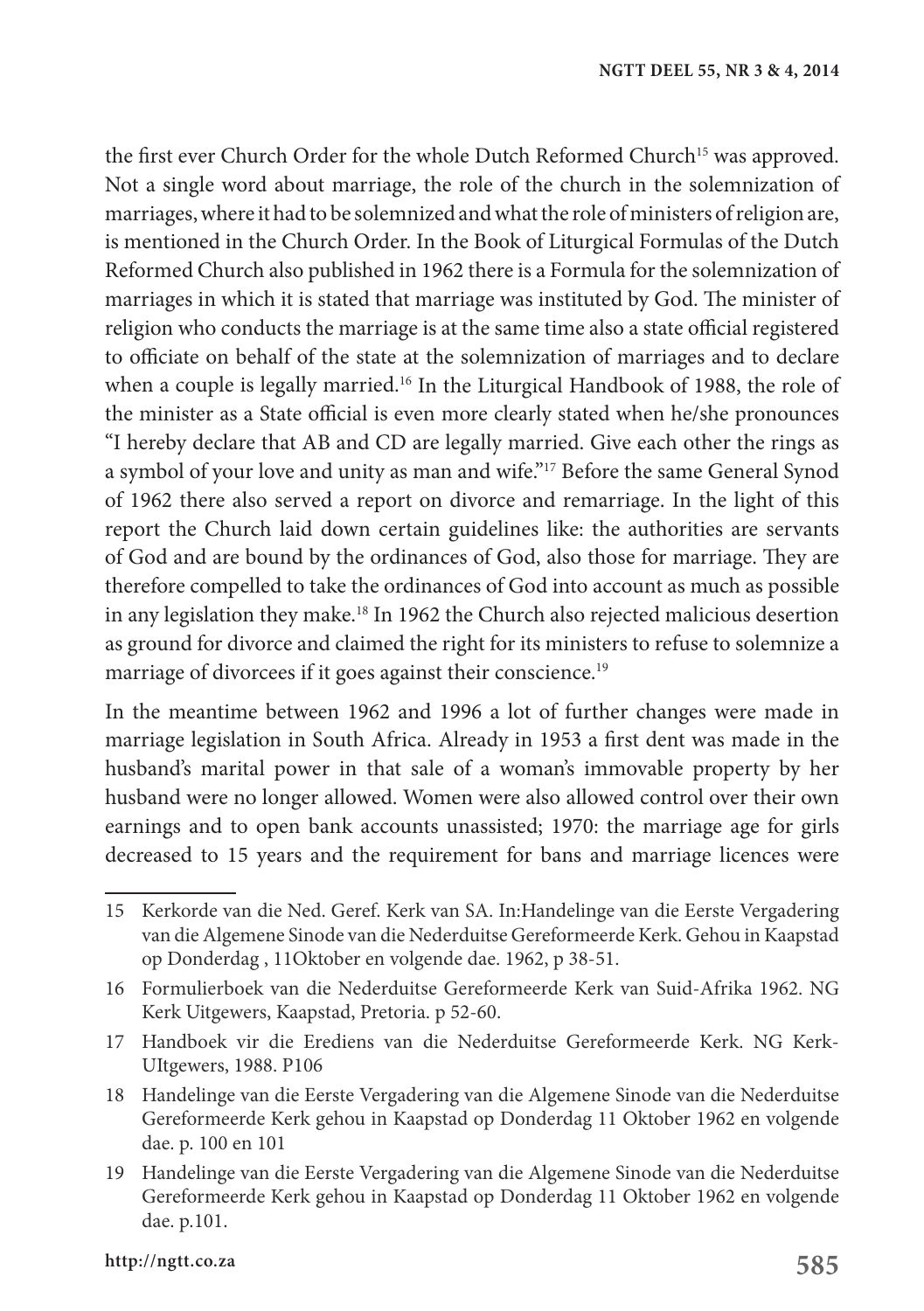abolished; 1979: the main ground for divorce changed from "guilt" to "irretrievable breakdown"; 1984: The husbands marital power over his wife and joint estate was abolished and replaced by joint administration, the accrual system for marriages out of communion of property was also introduced. All of these new laws did not apply to black people. 1985: The Mixed Marriages Act was scrapped, which meant that interracial marriages were legal again; 1988: the law reforms of 1984 are extended to "black civil marriages; 1992: the Domicile Act allows married women to acquire their own legal domicile, previously she automatically acquired the domicile of her husband; 1993: the husband's legal status as "head of the household" is abolished; 1994: the husband's status as sole guardian of a married couple's children is removed – husband and wife are both guardians.<sup>20</sup>

In 1996 a new Constitution for South Africa was accepted.<sup>21</sup> Apart from affecting every citizen of South Africa the Constitution also brought about significant changes and new challenges for churches and theology in South Africa. Chapter 2 of the Constitution contains a Bill of Rights with stipulations on equality and the equal protection and benefit of the law,<sup>22</sup> the prohibition of unfair discrimination on grounds such as race, gender, sex, pregnancy, marital status, ethnic or social origin, colour, sexual orientation, age, disability, religion, conscience, belief, culture, language and birth.<sup>23</sup> The Bill of Rights also protects rights such as human dignity, $24$ the right to life,<sup>25</sup> freedom and security of the person,<sup>26</sup> the right not to be subjected to slavery, servitude and forced labour,<sup>27</sup> the right to privacy,<sup>28</sup> the right to freedom of expression,<sup>29</sup> assembly demonstration, picket and petition,<sup>30</sup> and freedom of

<sup>20</sup> Mercer, Susan, 2012. A brief history of marriage in South Africa. http://wealth coaching. co.za/wp/financial-education-2/aa-brief-historyof-marriage-in-s, accessed on 26/10/2014.

<sup>21</sup> The Constitution of the Republic of South Africa. Act 108 of 1996.

<sup>22</sup> The Constitution of the Republic of South Africa. Act 108 of 1996, article 9(1).

<sup>23</sup> The Constitution of the Republic of South Africa. Act 108 of 1996, article 9(3).

<sup>24</sup> The Constitution of the Republic of South Africa. Act 108 of 1996, article 10.

<sup>25</sup> The Constitution of the Republic of South Africa. Act 108 of 1996, article 11.

<sup>26</sup> The Constitution of the Republic of South Africa. Act 108 of 1996, article 12

<sup>27</sup> The Constitution of the Republic of South Africa. Act 108 of 1996, article 13.

<sup>28</sup> The Constitution of the Republic of South Africa. Act 108 of 1996, article 14.

<sup>29</sup> The Constitution of the Republic of South Africa. Act 108 of 1996, article 16

<sup>30</sup> The Constitution of the Republic of South Africa. Act 108 of 1996, article 17.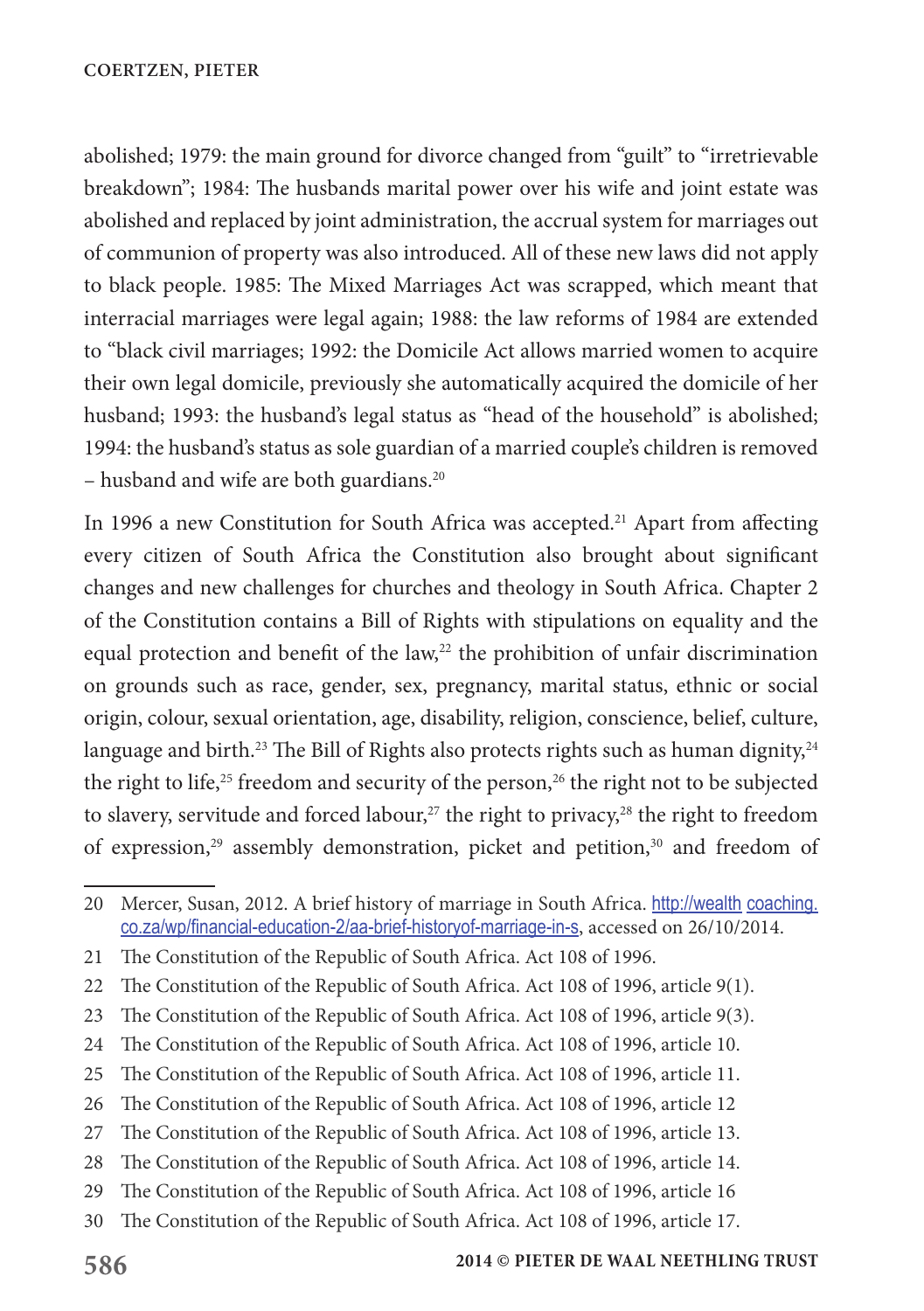association.31 Article 31 determines the rights of cultural, religious and linguistic communities in South Africa.<sup>32</sup>

Very important for religions in South Africa is article 15 of the Constitution. The first section of article 15 states "Everyone has the right to freedom of conscience, religion, thought, belief and opinion"33 Section 15(2) is about religion at state and state aided institutions and the conditions, which apply.<sup>34</sup> Section 3 of article 15 allows for the recognition of marriages concluded under any tradition, or a system of religious, personal or family law, or systems of personal and family law under any tradition, or adhered to by persons professing a particular religion.<sup>35</sup>

Freedom of religion entail that religions in South Africa have the right to institutional freedom which means that every religious institution like a church has the right "(a) to determine its own confessions, doctrines and ordinances, (b) to decide for itself in all matters regarding its doctrines and ordinances, and (c) in accordance with the principles of tolerance, fairness, openness and accountability to regulate its own internal affairs."36

It is time that all religions in South Africa, and especially the Dutch Reformed Church, in the light of what the Constitution allows in article 15, take up the challenge and develop their own theology of marriage in accordance with their faith identity and not just uncritically accept what the state determines in the marriage act and other acts relating to intimate relationships between people.

Both the state and the church/religions have a real stake in the marriage as an institution. The state for the sake of an orderly society and the churches/religions because of their faith convictions and for the churches their obligation to comply with the demands of the Word of God regarding marriage itself and also to be witnesses of Jesus Christ and His kingdom. As can be seen from the foregoing history there was nearly always a tussle between the state and the church about who of them had the final say about marriage. In times of Caesero-Papal relationship between church and state it was the state that had a very important say although the state often allowed the church to have its convictions expressed in and through the marriage laws of the state. In a Caesero-Papal relationship between church and

<sup>31</sup> The Constitution of the Republic of South Africa. Act 108 of 1996, article 18.

<sup>32</sup> The Constitution of the Republic of South Africa. Act 108 of 1996, article 31.

<sup>33</sup> The Constitution of the Republic of South Africa. Act 108 of 1996, article 15(1)

<sup>34</sup> The Constitution of the Republic of South Africa. Act 108 of 1996, article 15(2)

<sup>35</sup> The Constitution of the Republic of South Africa. Act 108 of 1996, article 15(3)(a).

<sup>36</sup> The South African Charter of Religious Rights and Freedoms, art 9.1, www.crrf.org